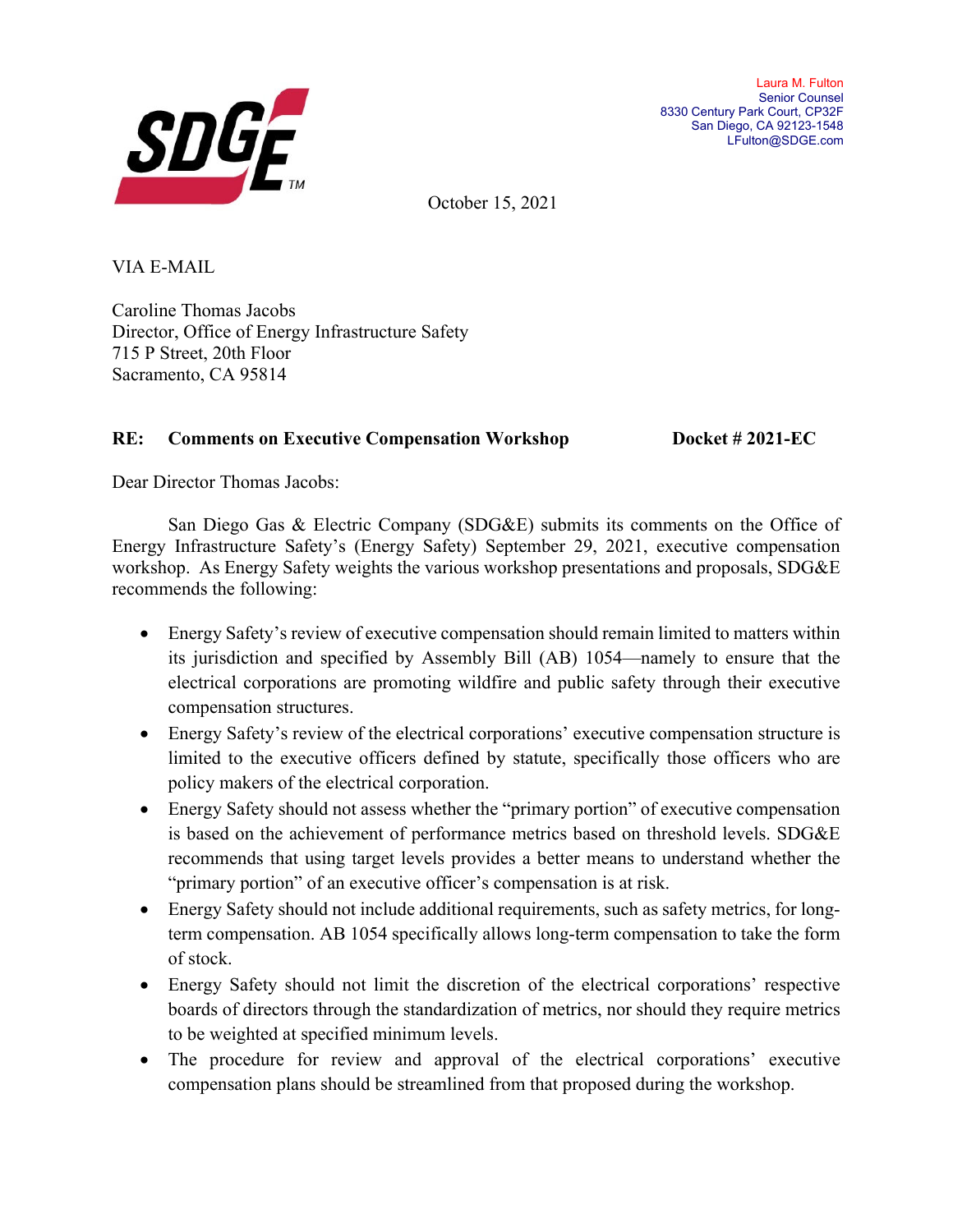Office of Energy Infrastructure Safety 2 2 Corober 15, 2021

SDG&E discusses these issues, along with other matters raised during the workshop, in greater detail below.

#### **I. Introduction and Background**

SDG&E appreciates Energy Safety's efforts to bring stakeholders together for a comprehensive discussion regarding the electrical corporations' executive compensation plans and potential changes to the guidance related to Energy Safety's assessment and approval of executive compensation. SDG&E supports ongoing refinements to the executive compensation review process. But those refinements should be tailored to adhere to the objectives of AB 1054 and should continue to support the electrical corporations' ability to incentivize safety as well as other important utility goals while attracting and retaining top management talent to run California's utilities.

The Legislature passed AB 1054 to achieve two primary goals: 1) to address the risk of wildfires caused by electrical infrastructure throughout the state, and 2) to allow the electrical corporations the access to needed capital to fund ongoing operations—including enhancements to wildfire safety measures—and to make new investments to promote safety, reliability, and clean energy mandates for California ratepayers.<sup>1</sup> The state established the Wildfire Fund as a mechanism to attract that investment capital.<sup>2</sup> In turn, AB 1054 incentivizes electrical corporations' investment in wildfire safety and encourages prudent and safe management by requiring electrical corporations to meet the requirements of Section 8389 of the Public Utilities Code to receive a safety certification, which carries with it certain benefits related to the Wildfire Fund.

The Legislature incorporated several new requirements related to corporate governance and management required for electrical corporations to receive a safety certification. These include the establishment of the board safety committees at each electrical corporation, board-of director level reporting on safety issues, and two requirements related to executive compensation. It is these two requirements that are the subject of any new regulations currently under consideration. First, to receive a safety certification, an electrical corporation must establish:

an executive incentive compensation structure approved by [Energy Safety] and structured to promote safety as a priority and to ensure public safety and utility financial stability with performance metrics, including incentive compensation based on meeting performance metrics that are measurable and enforceable, for all executive officers, as defined in Section 451.5. This may include tying 100 percent of incentive compensation to safety performance and denying all incentive

<sup>1</sup> AB 1054, Stats. 2019-2020, Ch. 79 (Cal. 2019), Section 1, "Legislative Findings."

<sup>2</sup> *Id.*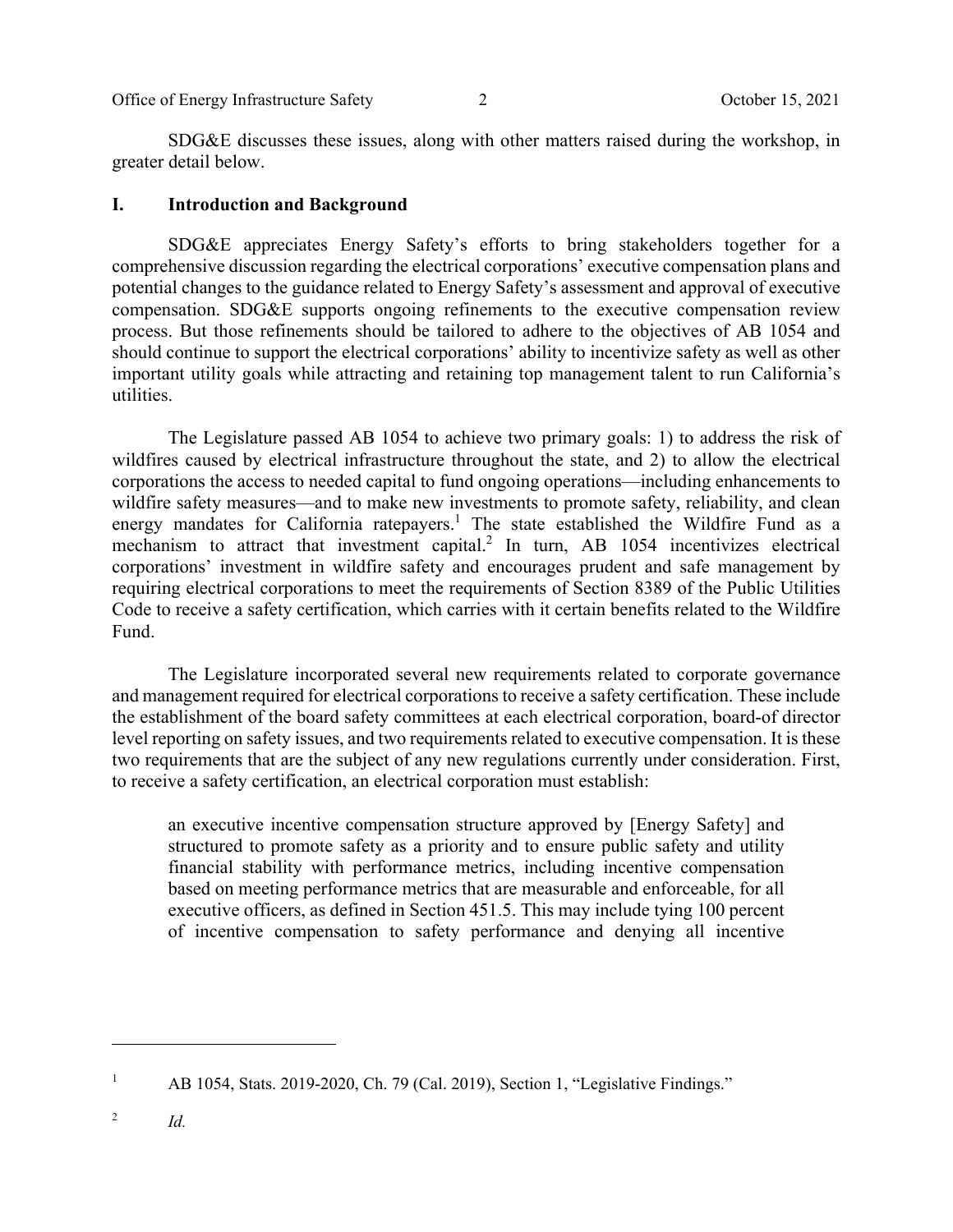compensation in the event the electrical corporation causes a catastrophic wildfire that results in one or more fatalities. $3$ 

Section 8389(e)(4) is aimed purely at the executive "incentive" compensation structure and recognizes that safety should remain a top priority for business operations. Thus, it regulates annual pay that is not guaranteed, but is at risk at the discretion of the board of directors if defined metrics are not achieved. But the statute also recognizes that utilities must remain financially sound by specifically mentioning the need to "ensure…financial stability." Financial stability is also tied to safety, particularly for the electrical corporations who—in the event of a catastrophic wildfire will likely face significant financial impacts.

Section 8389(e)(6) also requires electrical corporations to establish compensation structures for "any new or amended contracts for executive officers, as defined by Section 451.5," based on outlined principles that include:

(I) Strict limits on guaranteed cash compensation, with the primary portion of the executive officers' compensation based on achievement of objective performance metrics.

(II) No guaranteed monetary incentives in the compensation structure.

(ii) It satisfies the compensation principles identified in paragraph (4).

(iii) A long-term structure that provides a significant portion of compensation, which may take the form of grants of the electrical corporation's stock, based on the electrical corporation's long-term performance and value. This compensation shall be held or deferred for a period of at least three years.

(iv) Minimization or elimination of indirect or ancillary compensation that is not aligned with shareholder and taxpayer interest in the electrical corporation.

Again, Section 8389(e)(6) recognizes the correlation between safety and financial performance of an electrical corporation, and recognizes that a well-run utility should strive for success in both arenas. If an electrical corporation's executive compensation structure meets the principles laid out in Section 8389(e)(6) and satisfies the incentive compensation structure requirements in Section 8389(e)(4), "[Energy Safety] *shall approve* the compensation of the electrical corporation."4

SDG&E has historically prioritized safety as a component of executive compensation. And in response to AB 1054, SDG&E reexamined the compensation of the executive officers subject to AB 1054's requirements and continued to develop and refine an executive compensation

<sup>3</sup> Pub. Util. Code  $\S 8389(e)(4)$ . The statute refers to "the division" referring to the Wildfire Safety Division of the California Public Utilities Commission, which has been succeeded by Energy Safety.

<sup>4</sup> Pub. Util. Code §8389(e)(6)(B) (emphasis added).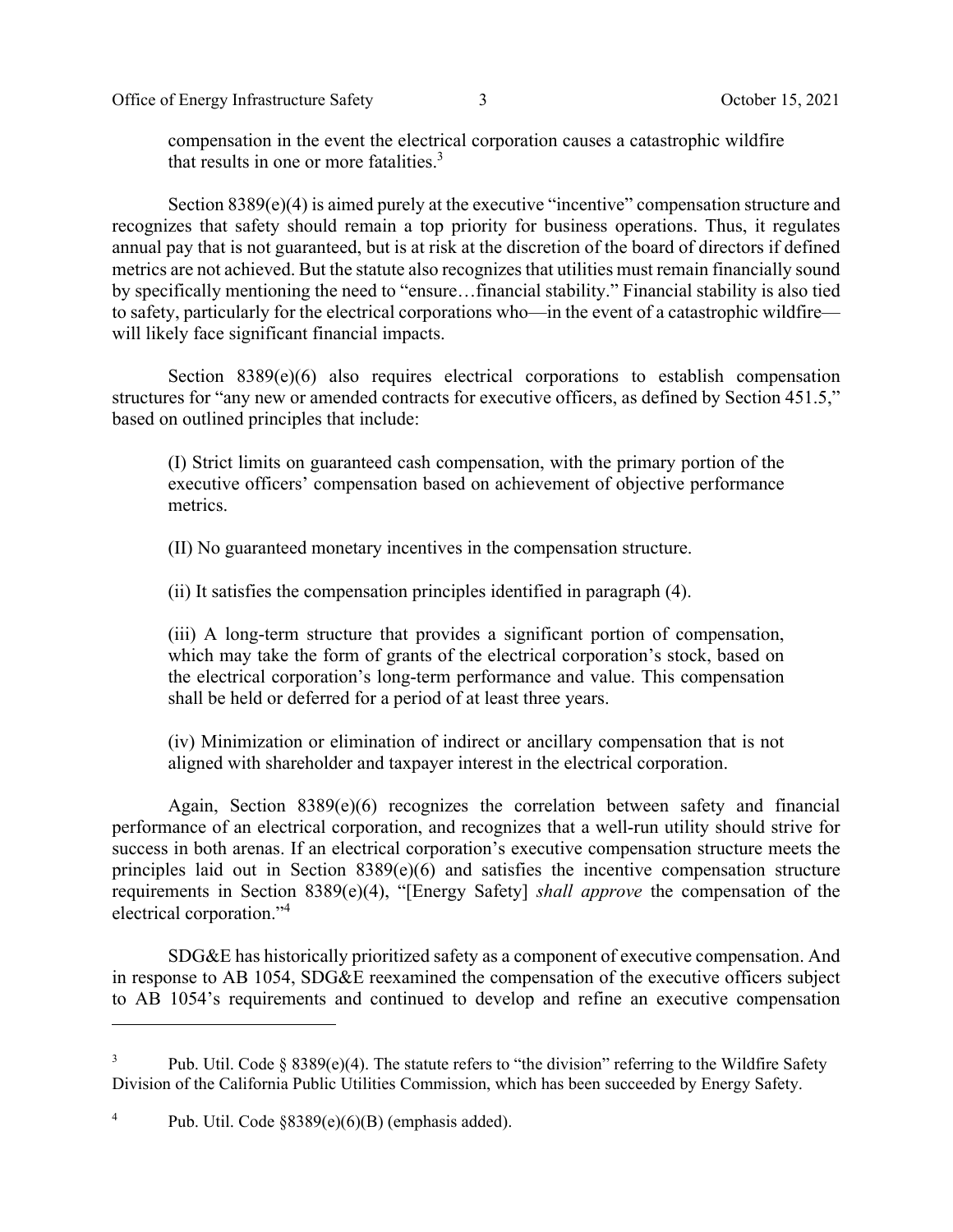structure that emphasizes safety—including wildfire safety—as a top priority. To that end, Energy Safety found that SDG&E's 2021 executive compensation plan met the requirements set forth in Public Utilities Code Section 8389.<sup>5</sup>

Energy Safety has retained NorthStar Consulting Group (NorthStar) to aid development and review of the executive compensation guidelines for 2022 and 2023. At the recent workshop, NorthStar was able to present the preliminary findings of their study of the electrical corporations' executive compensation plans, but their comprehensive written report has not yet been provided to stakeholders. As SDG&E presumes the written report will contain more detail for the record, SDG&E requests that Energy Safety allow stakeholders an additional opportunity to comment on the findings or recommendations contained in NorthStar's written report.

As a preliminary matter, however, SDG&E is concerned that certain executive compensation recommendations made during the workshop—particularly those under consideration in the longer term—go beyond the language and intent of AB 1054. The Legislature did not intend AB 1054 to standardize executive compensation across the electrical corporations, nor was the intent to allow Energy Safety to determine corporate priorities other than ensuring the prioritization of safety. While safety may often go hand-in-hand with other corporate priorities and initiatives, the California electrical corporations are distinct and dynamic organizations that emphasize numerous corporate goals, which are ultimately determined by their respective boards of directors. Given the significant distinctions among the regulated electrical corporations including with respect to their organizational structures—a one-size-fits-all approach to executive compensation may not work to incentivize innovation and it might result in mis-prioritization of safety and other initiatives. It is important that SDG&E be allowed to balance the safety and regulatory requirements of AB 1054 with the need to remain an innovative, dynamic, and successful corporation on all fronts.

## **II. AB 1054 Requires Electrical Corporations to Make Safety a Priority, but Energy Safety's Oversight Does Not Extend to Other Priorities Addressed by Executive Compensation Structures**

Energy Safety's independent executive compensation expert, John Ellerman, presented a general overview of executive compensation. Mr. Ellerman analyzed the compensation plans of several large utilities nationwide, with an emphasis on certain utilities that prioritized safety in their compensation structures. During Mr. Ellerman's presentation, it became apparent that the California electrical corporations—partially due to AB 1054—place far more emphasis on safety than many of their national peers.<sup>6</sup> SDG&E also notes that Mr. Ellerman referenced the annual

<sup>5</sup> Letter from Lucy Morgans, Acting Program Manager, Safety Policy Division, Office of Energy Infrastructure Safety to Dan Skopec, Senior Vice President, SDG&E, "Subject: Office of Energy Infrastructure Safety Approval of San Diego Gas & Electric Company's 2021 Executive Compensation Structure Pursuant to Public Utilities Code Sections 8389(e)(4) and (e)(6)." (August 11, 2021).

<sup>6</sup> Mr. Ellerman's presentation often cited to Duke Energy as a leader in emphasizing safety through executive compensation. A review of Duke Energy's compensation as presented by Mr. Ellerman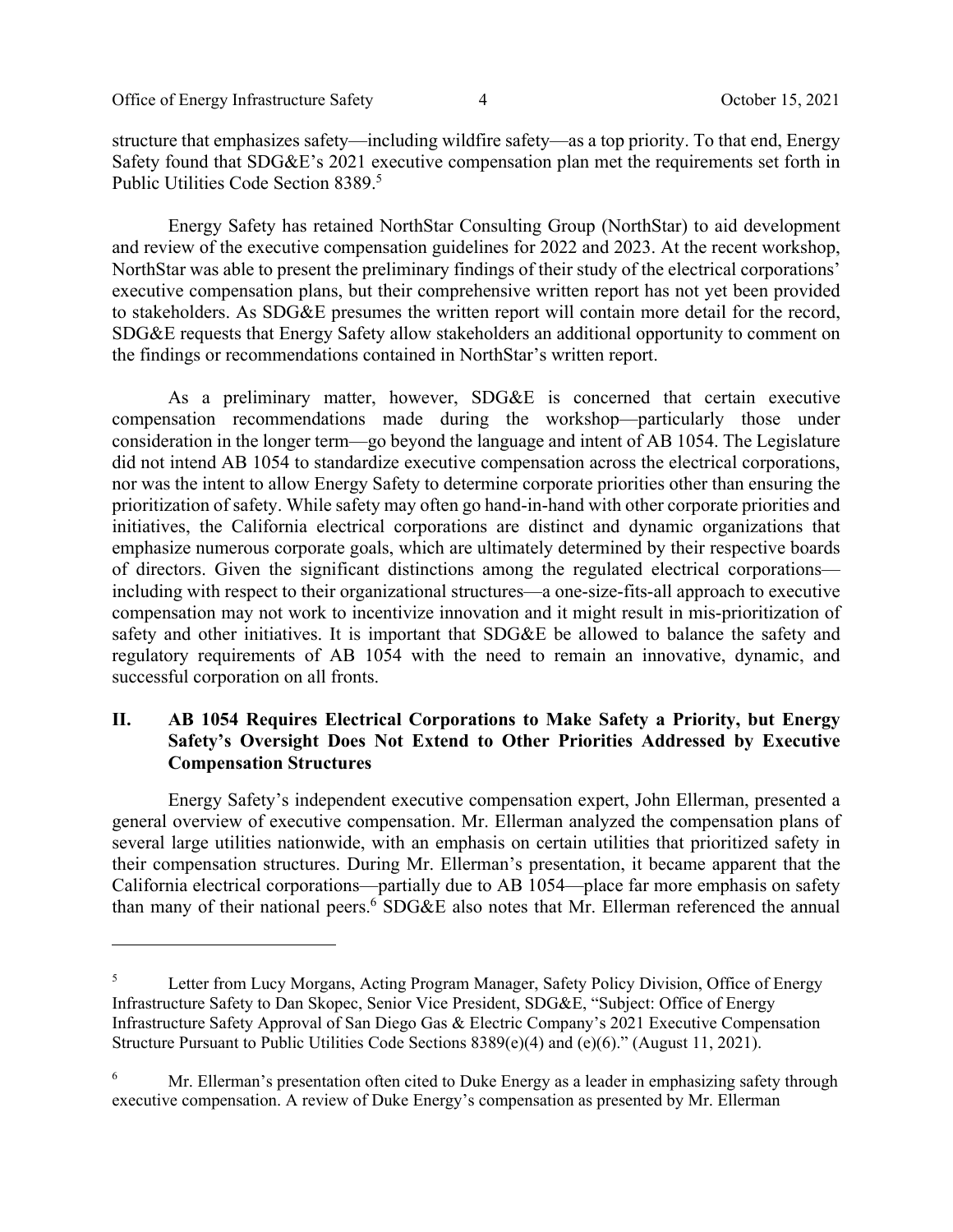Office of Energy Infrastructure Safety 5 5 The Second Level of Energy Infrastructure Safety 5 and 5 October 15, 2021

incentive compensation plan of Sempra, SDG&E's parent company. But Sempra is a holding company. Under Sempra's parent-subsidiary-enterprise structure, Sempra does not manage the day-to-day affairs or operations of any of its subsidiaries, including SDG&E. Rather, Sempra's board and management team oversee, monitor, and assess safety and risk-management programs on an enterprise-wide basis. Reflecting these corporate and operational distinctions, Sempra has a separate annual incentive compensation structure from SDG&E. Thus the plan outlined in Sempra's proxy statements are distinct from the metrics used for SDG&E's incentive compensation.7

SDG&E agrees with Mr. Ellerman's assessment that several considerations influence executive compensation plans. The metrics adopted by a corporation's board of directors reflect the corporation's priorities. These priorities are developed by the board's compensation committee and are subject to review by shareholders.<sup>8</sup> Through its approved executive compensation plans to date, SDG&E has repeatedly acknowledged safety as a top priority. But any review of executive compensation must acknowledge that corporations—large or small—must emphasize a number of priorities. These also include the corporation's financial performance as well as Environmental, Social and Governance (ESG) goals that measure ethical impacts and sustainability of investment.<sup>9</sup> As an example, it is through these ESG goals that SDG&E incentivizes performance with respect to diversity and inclusion, sustainability, and climate initiatives.

While AB 1054 requires electrical corporations to prioritize safety, the Legislature did not intend that they forego other corporate priorities that both incentivize investment and sustainability. To the contrary, AB 1054 was intended to restore the access to capital by making the electrical corporations sound financial investments for shareholders. SDG&E must remain consistent and competitive with similarly situated companies—many of whom are adopting ESG and other corporate governance metrics in their compensation plans. AB 1054 left the ultimate

indicates that "operational excellence," including safety, is given 10% weight in Duke's annual incentive compensation plan. *See*, John R. Ellerman, *An Overview of Executive Compensation Practices in Investor-Owned Utilities* (September 2021) (Ellerman Presentation) at slide 17. SDG&E's approved annual incentive plan places significantly more weight on safety metrics. *See* SDG&E *Executive Compensation Workshop* (September 29, 2021) (SDG&E Presentation) at slide 4 ("Safety-related performance measures are weighted at 59% of the total target Variable Pay/ICP.").

<sup>7</sup> SDG&E has noted this distinction to Energy Safety and NorthStar to inform their review of executive compensation and development of new guidelines.

<sup>8</sup> *See* 15 U.S. Code § 78n-1(a)(1), (c)(1) ("Not less frequently than once every 3 years, a proxy or consent or authorization for an annual or other meeting of the shareholders for which the proxy solicitation rules of the [Securities and Exchange] Commission require compensation disclosure shall include a separate resolution subject to shareholder vote to approve the compensation of executives [paid for the prior year, as disclosed in the proxy statement]. . . . [Such] shareholder vote . . . shall not be binding on the issuer or the board of directors of an issuer, and may not be construed . . . as overruling a decision by such issuer or board of directors.").

<sup>9</sup> Mr. Ellerman also cited to the emergence of ESG goals as "the biggest change in executive compensation … in the past 20 years." Executive Compensation Workshop Transcript at 36:315. *See also* Ellerman Presentation at Slide 17.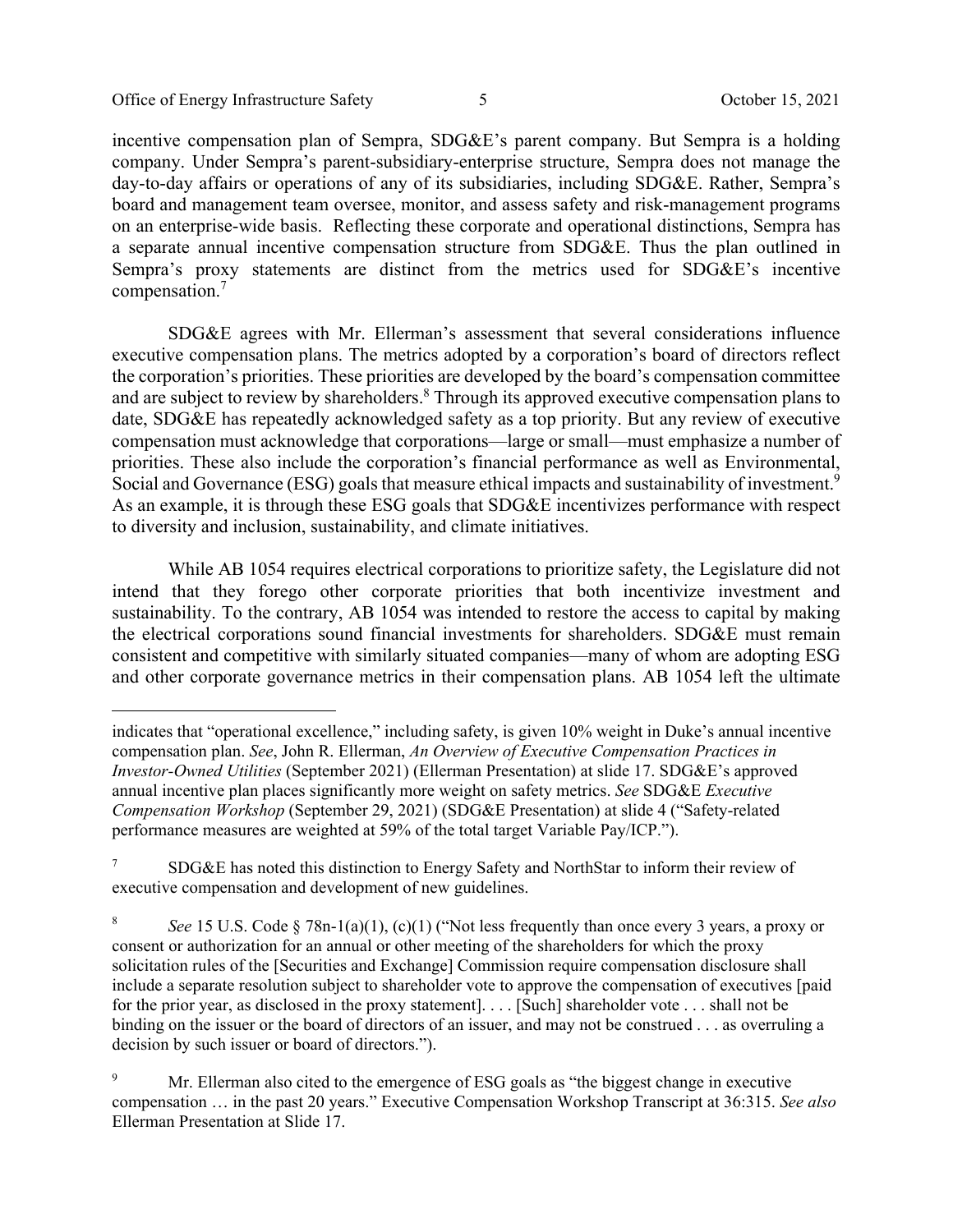Office of Energy Infrastructure Safety 6 6 0 0 0 October 15, 2021

determination of executive compensation with the corporations' boards of directors and the compensation committees thereof to exercise their judgment within the bounds of their fiduciary duties and applicable law.10 It thus remains imperative that SDG&E and its board of directors are afforded the appropriate level of autonomy over its executive compensation structure so that the company may continue to recognize and emphasize the company's evolving priorities. This autonomy should—among other things—extend to decisions regarding the appropriate weighting for metrics, selection of the metrics themselves, and the number of metrics used.

Safety will remain a top priority for SDG&E, and this will be reflected in the executive compensation plans submitted to Energy Safety for approval. Energy Safety can and should ensure that SDG&E meets its statutory requirements by assessing the "structure" of its executive compensation program.11 But AB 1054 did not grant Energy Safety license to regulate SDG&E's executive compensation as a whole. Given the breadth of many of the considerations presented by Energy Safety and NorthStar at the workshop, SDG&E is concerned that—among other things efforts to standardize executive compensation, uniformity of metrics, and proposals to limit the weighting of metrics may curtail that independence and go beyond the authority granted by AB 1054.

To date, Energy Safety has ensured SDG&E's compliance with AB 1054 through a thorough examination of the methods by which its executive compensation plan prioritizes safety. Some further regulatory examination of executive compensation may be warranted, and SDG&E welcomes a dialogue about how it can better prioritize safety by continuing to understand corporate best practices and understanding tools that work in other contexts. But over-regulation of executive compensation, especially if it goes beyond the prioritization of safety, exceeds the scope of AB 1054 and may ultimately hinder the competition and innovation necessary to continuously improve safety and limit the electrical corporations' status as sound financial investments for shareholders. Energy Safety can achieve the goals of AB 1054 through the existing review process with certain enhancements and should reject proposals that exceed the intent of the statute.

# **III. AB 1054 Applies to Policy Making Executives Enumerated by the Statute**

Section 8389 specifically provides that in order to receive a safety certification, the electrical corporations' executive compensation must meet specific requirements for a limited number of executives, as clearly defined by statute. During the workshop, Energy Safety proposed a new requirement that executive compensation submissions specify "[w]hich internal executive officer classifications or positions are subject to the submitted executive compensation structure"

<sup>10</sup> *See* New York Stock Exchange Listed Company Manual § 303A.05 ("The compensation committee must . . . have direct responsibility to: (A) review and approve corporate goals and objectives relevant to CEO compensation, evaluate the CEO's performance in light of those goals and objectives, and, either as a committee or together with the other independent directors (as directed by the board), determine and approve the CEO's compensation level based on this evaluation; [and] (B) make recommendations to the board with respect to non-CEO executive officer compensation, and incentive compensation and equity-based plans that are subject to board approval . . . .").

<sup>&</sup>lt;sup>11</sup> Pub. Util. Code  $§8389(e)(4)$ .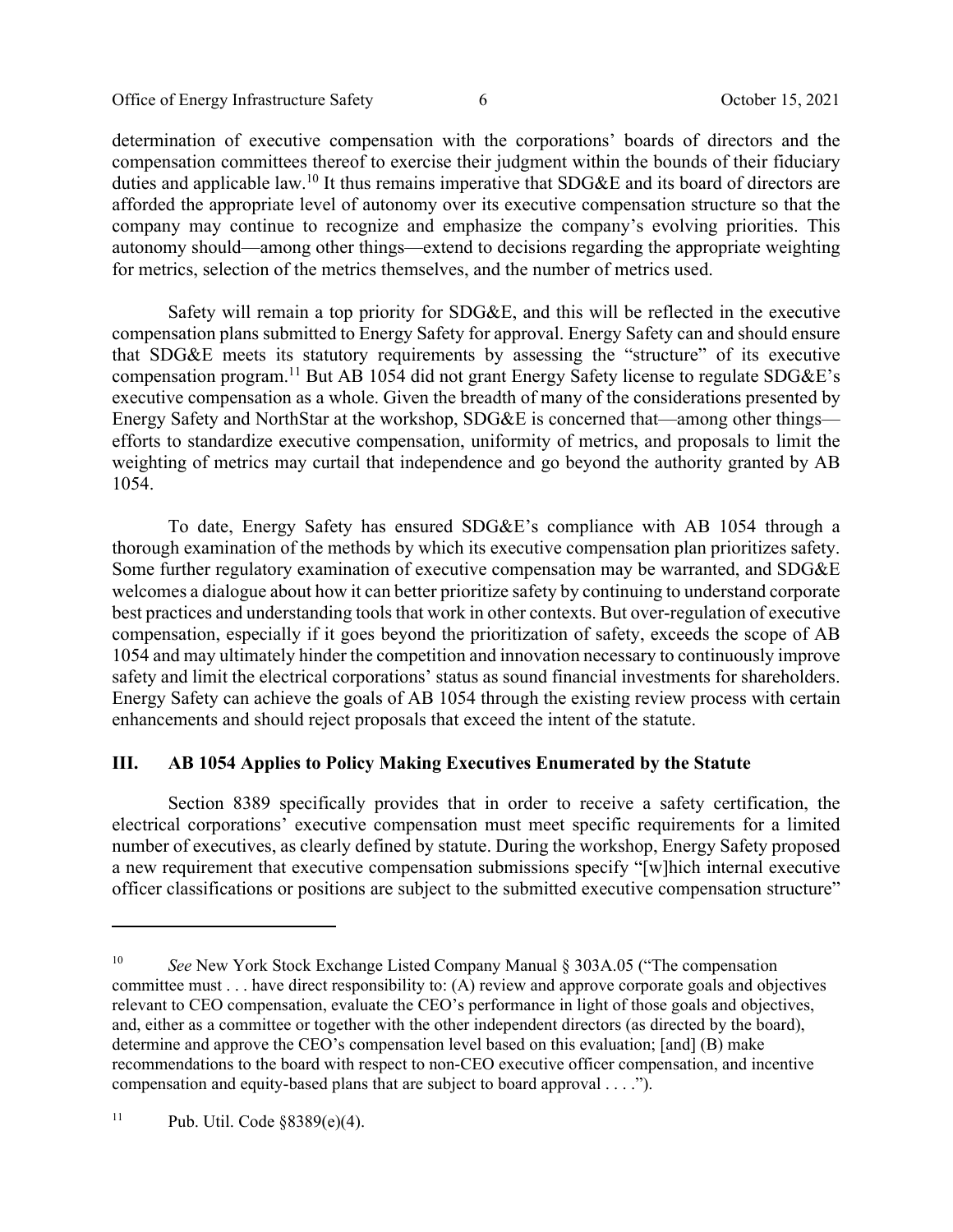Office of Energy Infrastructure Safety 7 7 Corober 15, 2021

and provide a list of positions not included in the executive compensation structure and justification as to why they are not included.<sup>12</sup> NorthStar similarly questioned who should be included as an executive officer, and whether "all senior vice presidents," or "selected vice presidents" should be included.<sup>13</sup>

The answer to this question is simple. These executive officers subject to AB 1054's requirements are defined in Public Utilities Code Section 451.5 and include "any person who performs *policy making functions* and is employed by the public utility subject to approval of the board of directors, and includes the president, secretary, treasurer, and any vice president in charge of a principal business unit, division, or function of the public utility."14 The first requirement, therefore, is that to be subject to regulation, the executive must be performing a policy function within the utility. Because the statute includes the conjunctive "and," rather than "or," the executive must be performing the policy making function *and* be on the list of included positions.

Thus, to answer the questions posed by NorthStar, the list of executive officers subject to AB 1054's executive compensation structure is enumerated by statute. It is the senior policy makers of the public utility. Notably, Section 451.5(c) specifically does not include *all* vice presidents (or even senior vice presidents) of the public utility because the legislature intended the statute to regulate a far smaller subset of executives. Additionally, the statute specifically excludes regulation of the executives of the corporate holding companies of the public utilities. SDG&E's parent company, Sempra, is not a "public utility." Because Section 451.5 provides a specific list of executives to whom Section 8389 applies, Energy Safety is not authorized to expand the scope of the legislation to include a broader list of public utility executives, nor may it extend the reach of the statute to regulate the compensation of holding company executives, including Sempra executives who are not "employed by the public utility."<sup>15</sup>

The officers enumerated in Section 451.5 are largely similar to the definition of "executive officer" found in Securities and Exchange Commission (SEC) Rule 3b-7. Under the SEC rule, executive officers include the "president, any vice president of the [company] in charge of a principal business unit, division or function (such as sales, administration or finance), any other officer who performs a policy making function or any other person who performs similar policy making functions for the [company]."16 The California Public Utilities Commission recently observed and affirmed this similarity in Southern California Edison's General Rate Case

 $^{16}$  17 C.F.R. § 240.3b-7.

<sup>&</sup>lt;sup>12</sup> Office of Energy Infrastructure Safety, *Executive Compensation Guidance Workshop* (Sept. 29, 2021) ("OEIS Presentation") at slide 9.

<sup>13</sup> *See* NorthStar Consulting Group, *Executive Compensation Structure Workshop* (Sept. 29, 2021) ("NorthStar Presentation") at slide 5.

<sup>&</sup>lt;sup>14</sup> Pub. Util. Code Section  $451.5(c)$  (emphasis added).

<sup>15</sup> *Id.*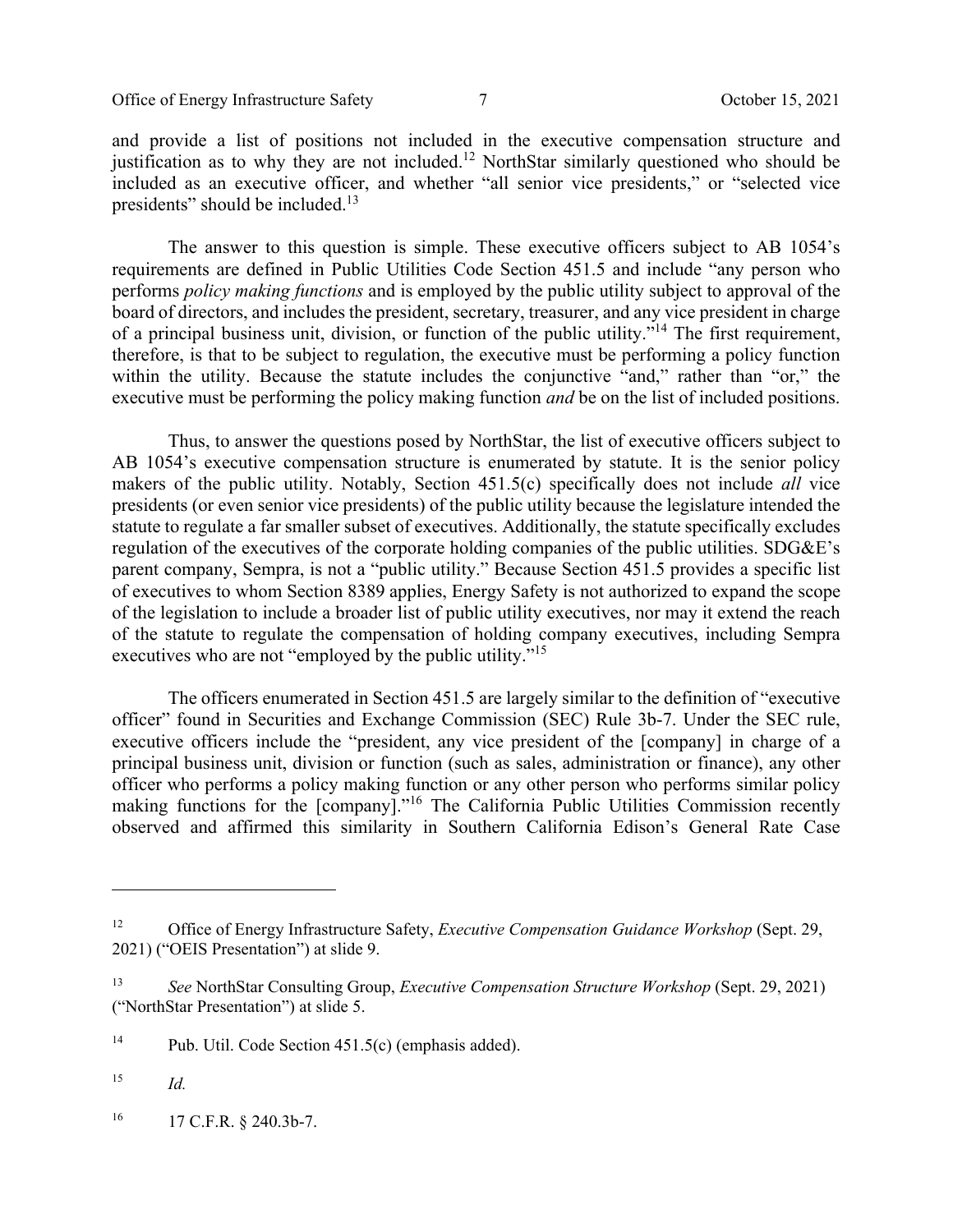Office of Energy Infrastructure Safety 8 October 15, 2021

Decision.17 The Commission noted that Rule 3b-7 officers are limited to "senior-level management, responsible for policy decisions of the company, and directly answerable to the [utility's] Board of Directors because their hiring and firing are determined by the Board."<sup>18</sup> Because of the similarities between the Rule 3b-7 and Section 451.5, Energy Safety should continue to interpret "executive officer" in the same manner.

The Commission decision interpreting executive officer relates to Public Utilities Code Section 706, which does not specifically define "officer." AB 1054 resolved any ambiguities regarding the definition of executive officer for purposes of Section 8389 by specifically referencing the list of qualified executives in Section 451.5(c). Because of the specificity of the statutory language referenced, in addition to its similarity to SEC Rule 3b-7, it is apparent that the definition of executive officer for purposes of Section 8389 does not go beyond the Rule 3b-7 officers. The Legislature used this settled definition to achieve consistency with federal securities laws and other relevant statutes. Energy Safety should thus not expand the list beyond that statutory intent.

## **IV. Energy Safety's Proposed Changes Implicate Issues Outside of Safety and Diminish the Oversight and Discretion of the Board**

Energy Safety proposed that the 2022 guidance may require the electrical corporation to certify or explicitly state in their executive compensation submissions that they meet the following requirements:

- "[F]or all executive officer positions as defined in Section 451.5, a majority of the executive compensation reward, at both the threshold and maximum reward levels, is awarded based on the achievement of objective performance metrics."
- "[C]ompensation associated with a performance metric(s) will not be earned if the threshold metric target for that performance metric is not achieved."19

At the outset, SDG&E is concerned that if Energy Safety requires certification of the first requirement at *threshold* levels, this proposal will contort the requirements of AB 1054 well beyond their intent. Section 8389(e)(6) requires that "the primary portion of the executive officers' compensation [be] based on achievement of objective performance metrics."20 If Energy Safety requires this metric to apply even to the threshold level, it would defeat the purpose of the statute and require significant changes to SDG&E's compensation structure. For instance, if the utility failed to meet threshold levels of performance on several metrics, but awarded executive compensation for others, it's entirely possible that the ultimate award could end up being a less than "the majority" of overall compensation. Moreover, if a utility failed to meet the threshold for

 $17 \quad D.21 - 08 - 036 \text{ at } 418 - 419.$ 

<sup>18</sup> *Id.*

<sup>&</sup>lt;sup>19</sup> OEIS Presentation at slides 11-12.

<sup>&</sup>lt;sup>20</sup> Pub. Util. Code Section  $8389(e)(6)(A)(i)(I)$ .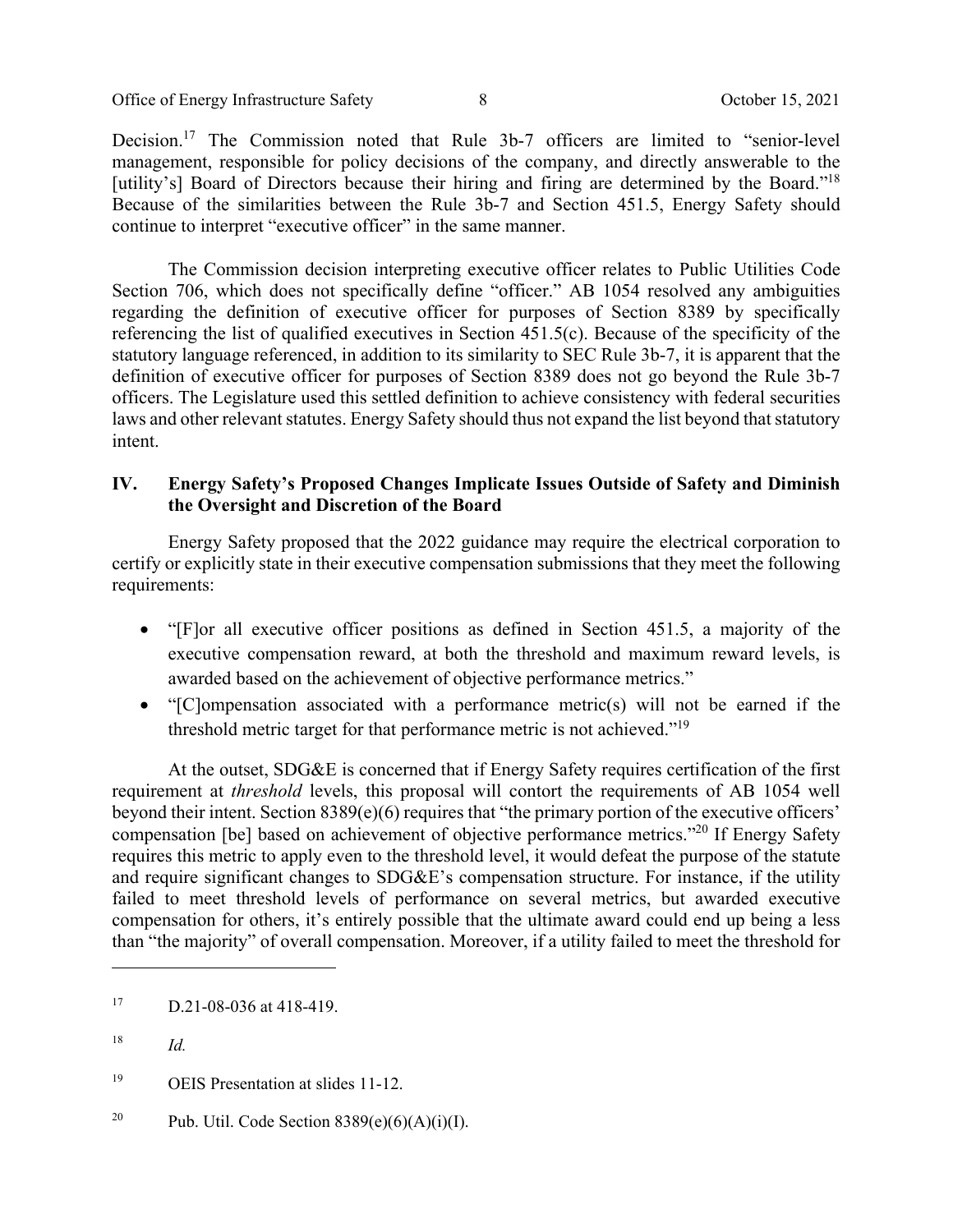Office of Energy Infrastructure Safety 9 October 15, 2021

any metric and thus did not pay out any incentive compensation, the "primary portion" of the executive's pay would be in guaranteed compensation. That is precisely how the executive compensation structure is supposed to work, because the incentive pay is at risk if the company does not meet or achieve the measured objectives. But per Energy Safety's proposed guidelines it appears that this structure would be insufficient to receive approval.

In requiring the "primary portion" of executive compensation to be based upon achievement of performance metrics, the Legislature signaled an intent require that the "primary portion" of executive officers' compensation be *at risk* rather than guaranteed. To meet this intent, SDG&E proposes that instead of "threshold" reward levels, Energy Safety deem that the "primary portion" requirement of Section 8389(e)(6) is met using the "target" benchmark. This achieves the goals of AB 1054 in that it incentivizes electrical corporations to meet safety requirements, rewards the achievement of those goals, and potentially penalizes the failure to meet them. The target threshold is also more consistent with industry norms and would avoid significant necessary changes to SDG&E's executive compensation structure.

With respect to the second proposal, requiring a bright line rule restricting the payment of compensation if a threshold target for a metric is not achieved 1) goes beyond the authority granted to Energy Safety by AB 1054 because it exceeds their safety oversight, and 2) overly restricts the board's discretion to respond to external events. Section 8389(e)(6) requires only that the electrical corporations' executive compensation *structures* include that the primary portion of compensation be based on "achievement of objective performance metrics." It does not forbid the payment of compensation in the event a metric is not achieved. The legislative goal was to incentivize performance with respect to safety and limit guaranteed cash compensation. Energy Safety is thus tasked with assessing the structure of the executive compensation plans; approval of the plan should not be tethered to an overly detailed assessment of individual metrics or the amount of compensation associated with a specific metric, but should look at the amount of guaranteed versus at risk compensation. Moreover, it is outside the jurisdiction of Energy Safety to assess or require compliance with performance metrics that are unrelated to safety, such as ESG goals or financial performance.<sup>21</sup>

It may be logical and even likely that, if SDG&E fails to meet the threshold level for a performance metric, compensation will not be paid on that metric. That is the reason the metrics exist. But there are instances in which, in the exercise of business judgment, the board may exercise either upward or downward discretion depending on performance. The NorthStar presentation implied a continuing acceptance of downward discretion but did not include upward discretion. The board should retain full discretion to address circumstances where either the payment or nonpayment of compensation would be unfair or at odds with the duties of the board or the corporation. The elimination of positive discretion would be overly punitive to executive officers if, for instance, performance did not meet threshold metrics due to circumstances entirely outside of SDG&E's control (such as the COVID-19 pandemic). Through the executive compensation approval process and its regulatory oversight, Energy Safety already has the ability to understand

 $21$  Energy Safety's "primary objective is to ensure that regulated entities are reducing wildfire risk and complying with energy infrastructure safety measures as required by law." Ca. Gov. Code § 15475.1(b).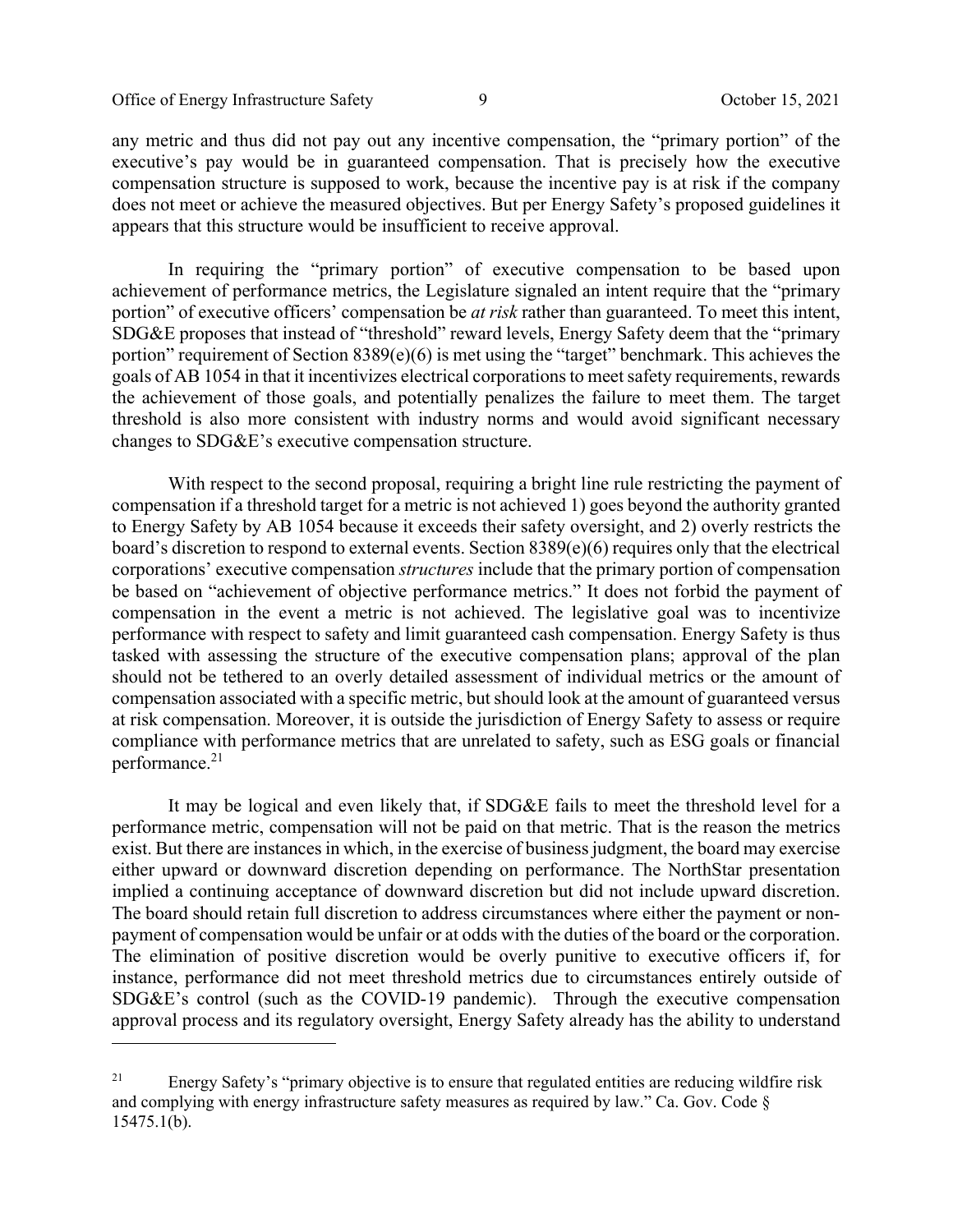instances where the board exercises such discretion. Therefore, SDG&E recommends that Energy Safety eliminate this proposed guideline.

## **V. Changes to 2022 Guidelines and the Process for Developing 2023 Guidance Should Take Time Constraints Into Account**

As noted during SDG&E's workshop presentation, the executive compensation plans for 2022 are currently in development. Preliminary plan metrics will be presented to the SDG&E board of directors in November of this year.<sup>22</sup> The board will consider and finalize the metrics through January 2022 and will formally approve the executive compensation plan in February.<sup>23</sup> While Energy Safety does not seem to be considering proposals related to new or revised metrics for the 2022 plans, as noted in the comments above, the 2022 proposals may require significant revisions to SDG&E's executive compensation plan. SDG&E continues to request that Energy Safety take the utilities executive compensation timelines into account when formulating the 2022 guidelines, and refrain from recommending significant changes that cannot be made during the timeframe.

For 2022, NorthStar proposed an extensive executive compensation review timeline, with initial submissions in March to "streamline the process."<sup>24</sup> Rather than streamlining, however, NorthStar recommends a *four month* timeline of data requests, responses, follow up requests, and a comment period.25 While AB 1054 requires Energy Safety's review and approval of executive compensation to receive a safety certification, NorthStar's proposal goes well beyond the statute. Section 8389(e)(6))(C) recognizes the discretion afforded the boards of the electrical corporations in establishing compensation and requires that they formulate the structure of executive compensation to meet the statutory requirements. But it is incumbent upon Energy Safety to efficiently review and approve that structure if it meets the principles laid out in Section 8389.<sup>26</sup>

SDG&E appreciates the ongoing efforts to align the review and approval of executive compensation to the typical calendar. The effectiveness of an executive compensation structure depends on establishing clear annual goals early so that all employees understand the corporation's priorities. Leaving the structure in flux or subject to second guessing through rounds of data requests diminishes the plan's incentive effect. To that end, Energy Safety should adopt a much

<sup>24</sup> NorthStar Presentation at slide 12.

<sup>25</sup> *Id*. SDG&E also notes that this executive compensation process is scheduled to occur simultaneously with review and approval of the electrical corporations' Wildfire Mitigation Plans and the numerous data requests associated with that process.

26 Pub. Util. Code §8389(e)(6)(B) ("The division *shall approve* the compensation structure of an electrical corporation if it determines the structure meets the principles set forth in subparagraph (A) and paragraph (4)") (emphasis added).

<sup>&</sup>lt;sup>22</sup> SDG&E Presentation at slide 8.

<sup>23</sup> *Id.*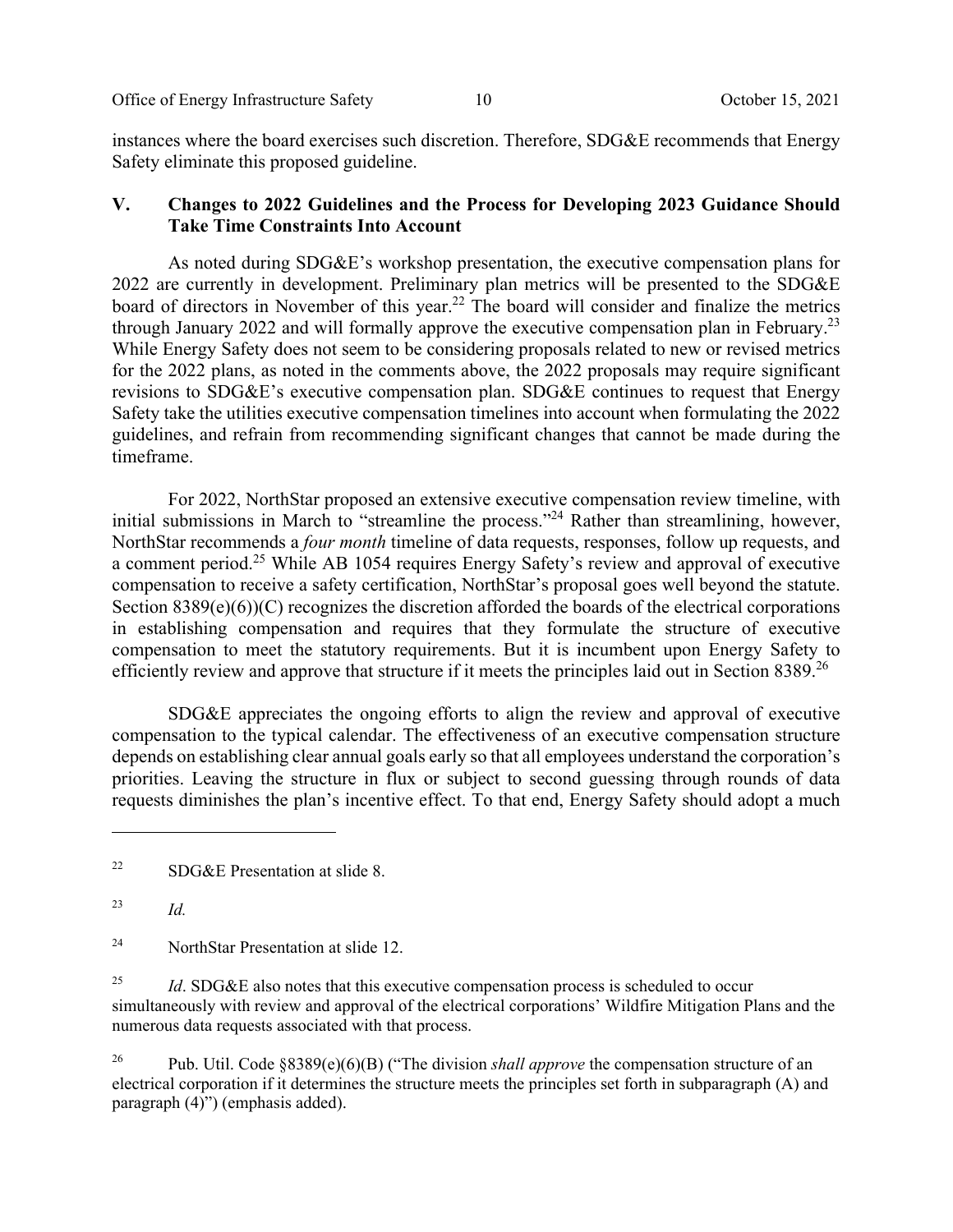Office of Energy Infrastructure Safety 11 Corober 15, 2021

more "streamlined" 2022 guidance and approval process that encourages prompt review and stakeholder input, and does not include several months of data requests.

### **VI. Proposals Regarding Long-Term Compensation Should Align With AB 1054**

Both Energy Safety and NorthStar addressed potential additional guidance related to longterm executive compensation. Energy Safety proposed that, for 2022, the electrical corporations be required to certify or explicitly state that "all executive positions as defined in Public Utilit [ies] Code §451.5, receive a portion of their performance-based compensation that is delayed three or more years, with that compensation based on the electric corporation's performance and value over those proceeding three or more years."<sup>27</sup> AB 1054 specifically permits that long term compensation "may take the form of grants of the electrical corporation's stock, based on the electrical corporation's long-term performance and value."28 While the significant portion of that compensation must be "held or deferred for a period of at least three years," the statute does not prohibit electrical corporations from structuring long term compensation with additional grants of stock with a vesting period that is shorter than three years.<sup>29</sup> As noted by NorthStar, a portion but not the significant portion—of SDG&E's Long Term Incentive Plan (LTIP), is comprised of grants of compensation that vest at intervals shorter than three years. Because SDG&E's LTIP provides a "significant portion of compensation" that is held or deferred for at least three years, it meets the requirements related to long term compensation.

NorthStar's presentation addressed potential longer-term and far more problematic changes to the regulation of long-term compensation. On the list of "potential modifications" under consideration for long-term compensation were the inclusion of safety metrics ("must safety be included?"), "links to Wildfire Mitigation Plan metrics and Safety and Operational metrics," and "potential compensation design/structural changes."<sup>30</sup> Given the clear statutory instruction that long term compensation "may take the form of grants of the electrical corporations stock," mandating any of these new requirements would exceed the objective of AB 1054. In drafting AB 1054 the Legislature recognized—and was keenly aware of—the interplay between an electrical corporation's safety performance and its stock performance.<sup>31</sup> The market rewards strong safety performance, which is why the Legislature specifically permitted electrical corporations to structure their long-term compensation through grants of stock. The performance of various electrical corporation's stock since 2017 starkly reflects the direct link between safety performance and stock performance.

<sup>31</sup> For instance, in the wake of the catastrophic fires in 2017 and 2018, PG&E's stock price went from \$46.81 to \$26.81 from October to November 2018.

<sup>27</sup> OEIS Presentation at slide 16.

<sup>&</sup>lt;sup>28</sup> Pub. Util. Code  $§8389(e)(6)(A)(iii)$ .

<sup>29</sup> *Id.*

<sup>30</sup> NorthStar Presentation at slides 10-11.